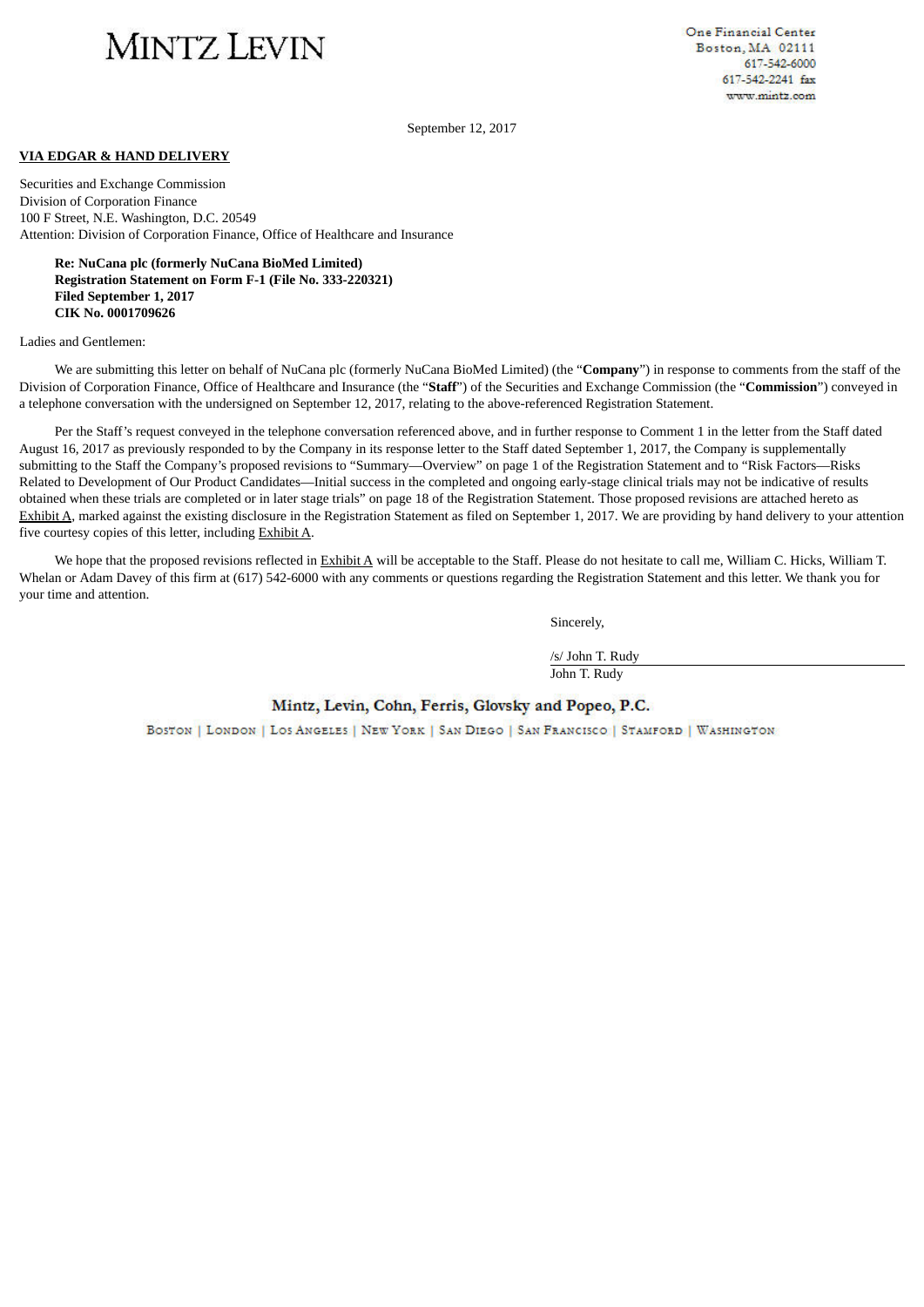## **Mintz, Levin, Cohn, Ferris, Glovsky and Popeo, P.C.**

September 12, 2017 Page 2

cc: *Securities and Exchange Commission*

 Keira Nakada Kenneth Vaughn Jeffrey Gabor Mary Beth Breslin

 *NuCana plc* Hugh S. Griffith Donald Munoz

> *Mintz, Levin, Cohn, Ferris, Glovsky and Popeo, P.C.* William C. Hicks William T. Whelan Adam Davey

 *Cooley LLP* Divakar Gupta Brent B. Siler Courtney T. Thorne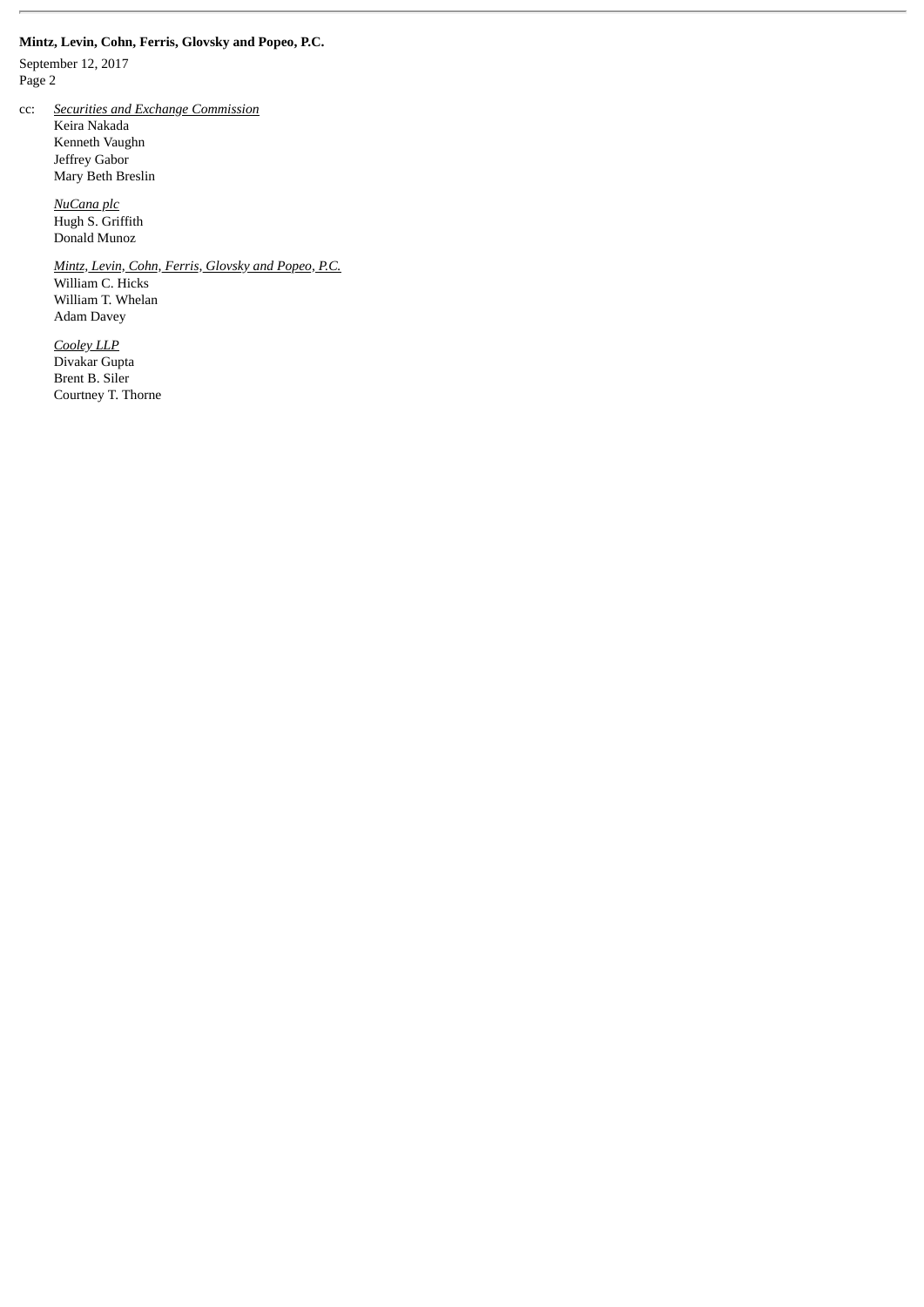#### **EXHIBIT A**

## **NuCana plc Registration Statement on Form F-1 (File No. 333-220321), filed September 1, 2017**

#### *Summary – Overview (pages 1-2)*

We are a clinical-stage biopharmaceutical company focused on significantly improving treatment outcomes for cancer patients by applying our ProTide™ technology to transform some of the most widely prescribed chemotherapy agents, nucleoside analogs, into more effective and safer medicines. While these conventional agents remain part of the standard of care for the treatment of many solid tumors, their efficacy is limited by cancer cell resistance mechanisms and they are often poorly tolerated. Utilizing our proprietary technology, we are developing new medicines, ProTides, designed to overcome key cancer resistance mechanisms and generate much higher concentrations of anti-cancer metabolites in cancer cells. Our most advanced ProTide candidates, Acelarin® and NUC-3373, are new chemical entities derived from the nucleoside analogs gemcitabine and 5-fluorouracil, respectively, two widely used chemotherapy agents. Acelarin is currently being evaluated in four clinical trials across several solid tumor indications, including ovarian cancer, biliary cancer and pancreatic cancer. NUC-3373 is currently in a Phase 1 trial for the potential treatment of a wide range of advanced solid tumor cancers. We have retained worldwide rights to these lead product candidates as well as our preclinical product candidates, all of which we refer to as ProTides.

Acelarin, our most advanced product candidate, is a potential first-in-class ProTide that has been evaluated in over 130 patients. Acelarin is a ProTide transformation of gemcitabine that we believe could replace gemcitabine in certain cancer indications and have utility across a range of other cancers. In a Phase 1 dose-ranging trial in 49 evaluable patients with advanced metastatic solid tumors, Acelarin was well tolerated, achieved a high78% disease control rate and was associated with intracellular levels of active anti-cancer metabolite over 200 times higher than those reported for gemcitabine. A subset of 14 evaluable patients with relapsed/refractory gynecological cancers achieved a  $\frac{h}{2}$  disease control rate. In a Phase 1b dose-ranging trial in 23 evaluable patients with recurrent ovarian cancer, Acelarin was combined with carboplatin and achieved a high96% disease control rate. As these results were obtained in first-in-human dose-ranging trials, they are not suitable for marketing approval. However, based on the encouragingBased on these disease control rates and theits tolerability profile, we have begun a Phase 2 trial of Acelarin in patients with platinum-resistant ovarian cancer, for which we expect to report interim data in 2018. Acelarin is also being evaluated in another Phase 1b trial in patients with biliary cancer to determine its optimal dose in combination with cisplatin. We expect to report data from this trial in 2018, after which we plan to commence a multi-national Phase 3 trial. In addition, the National Cancer Research Institute in the United Kingdom is facilitating a Phase 3 trial of Acelarin for the treatment of patients with pancreatic cancer. The disease control rates referred to above include complete responses, partial responses and stable disease, measured by radiographic assessment to determine changes in tumor size, and evaluated using the standard scoring system known as Response Evaluation Criteria in Solid Tumors, or RECIST. The disease control rates are based on investigator assessment of tumor response in a limited number of patients and may not be predictive of or consistent with the results of later trials.

NUC-3373, our second product candidate, is a ProTide transformation of the active anti-cancer metabolite of 5-fluorouracil, or 5-FU, which we believe has the potential to replace 5-FU as the standard of care in the treatment of a wide range of cancers. In preclinical studies, we observed that NUC-3373 overcame the key resistance mechanisms associated with 5-FU and generated intracellular levels of active anti-cancer metabolite over 300 times higher than that of 5-FU. NUC-3373 is currently being evaluated in a Phase 1 clinical trial of patients with advanced solid tumors and we expect to report interim data from this trial in the second half of 2017. Contingent on regulatory guidance and other factors, we plan to initiate a number of clinical trials in 2018: a Phase 1b trial of NUC-3373 in patients with colorectal cancer together with other agents routinely used in 5-FU combination regimens; a Phase 3 trial in patients with advanced colorectal cancer; and a Phase 2 trial in patients with advanced breast cancer.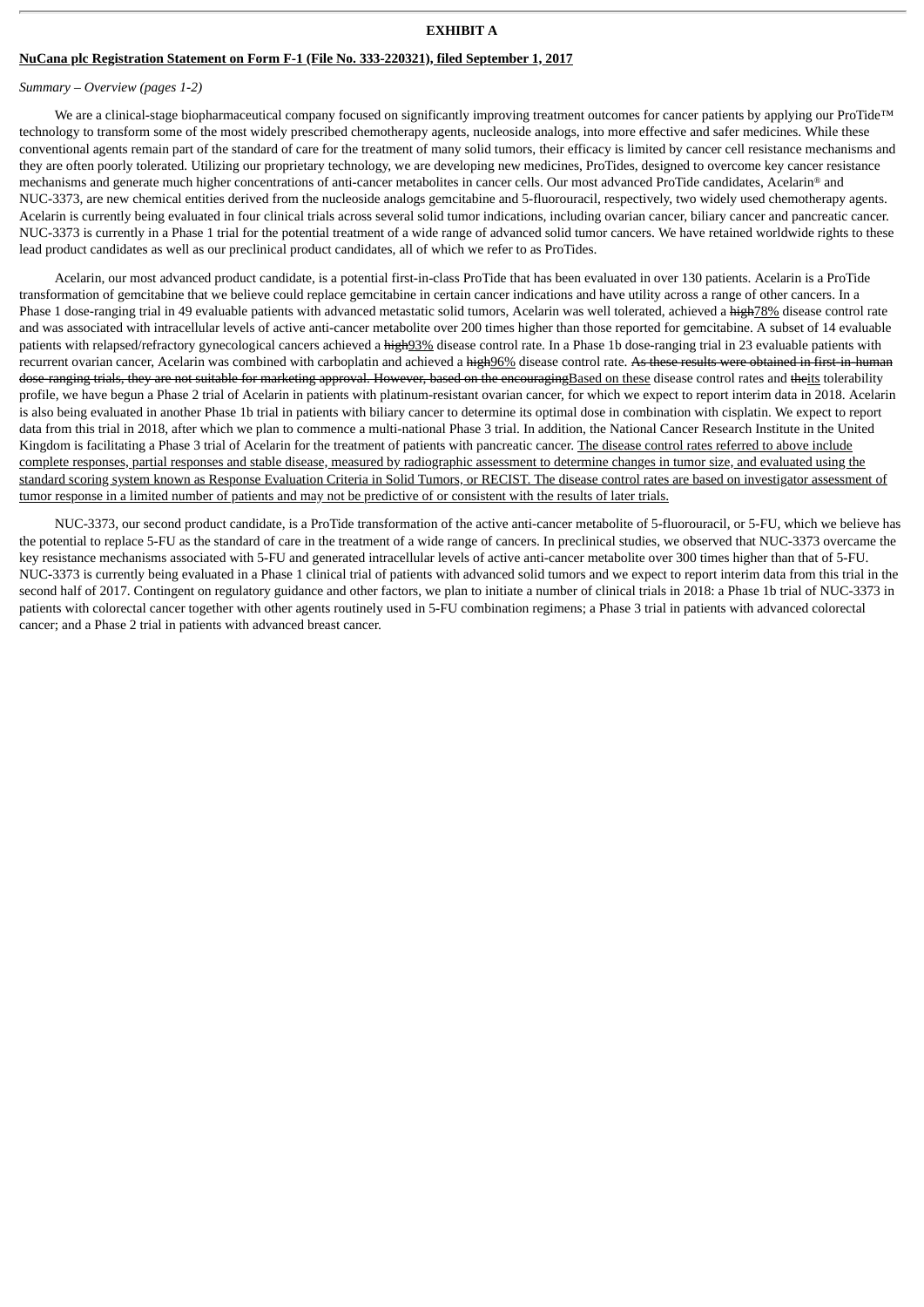NUC-7738, our third product candidate, is a ProTide transformation of cordycepin, a novel nucleoside analog that has shown potent anti-cancer activity in preclinical studies. We are evaluating NUC-7738 in preclinical studies and we expect to initiate a Phase 1 clinical trial in 2018.

Despite the widespread use of nucleoside analogs, their efficacy is severely limited by cancer cell resistance mechanisms and they are often poorly tolerated. Harnessing the power of phosphoramidate chemistry, we convert nucleoside analogs into activated nucleotide analogs with the addition of a phosphate group, which is protected by specific combinations of aryl, ester and amino acid groupings. By adding and protecting this phosphate group, we design our ProTides to avoid or overcome key cancer resistance mechanisms in the uptake, activation and breakdown of nucleoside analogs. As a result, we believe our ProTides have the potential to generate hundreds of times higher concentrations of the active anti-cancer metabolites inside tumor cells, potentially making our ProTides more effective than the current standards of care. Because our ProTides resist breakdown, and are thus more stable, we believe they are also able to reduce or eliminate the generation of toxic byproducts that can result from the breakdown of nucleoside analogs like gemcitabine and 5-FU.

Our proprietary ProTide technology was invented in the Cardiff University laboratory of our late Chief Scientific Officer, Professor Christopher McGuigan, who conceived of, and filed the original composition of matter patents for our initial ProTides. The unique feature of his discovery was the specific combination of aryl, ester and amino acid groupings that protect the activated, or phosphorylated, nucleoside analog. This phosphoramidate chemistry approach is the key to the ProTide technology. Every ProTide grouping is distinct, and Professor McGuigan and his team synthesized and tested thousands of compounds in order to identify the optimal ProTide grouping for each underlying nucleoside analog.

We have licensed what we believe to be the foundational patent estate for the application of phosphoramidate chemistry in oncology. We have granted patents in key markets, including the United States, Europe and Japan, protecting the composition of matter of Acelarin, NUC-3373 and other of our product candidates. Professor McGuigan's work preceded and helped lead to the development of several FDA-approved anti-viral drugs containing nucleotide analogs, including: sofosbuvir, or Sovaldi®, which is also a key component of Harvoni®; and tenofovir alafenamide fumarate, or TAF, which is a key component of Genvoya®, Descovy® and Odefsey®.

We are led by Hugh S. Griffith, our founder and Chief Executive Officer, who brings over 25 years of experience in the biopharmaceutical industry, including at Abbott Laboratories (now AbbVie Inc.) and Parke-Davis Warner Lambert (now Pfizer Inc.). Before founding NuCana, he led the operations of Bioenvision, Inc. from start-up through its acquisition by Genzyme Corporation. While at Bioenvision, he was instrumental in developing and commercializing clofarabine, a nucleoside analog for the treatment of pediatric leukemia. We are backed by leading life sciences investors, including Sofinnova Partners, Sofinnova Ventures, Morningside Group and Scottish Enterprise.